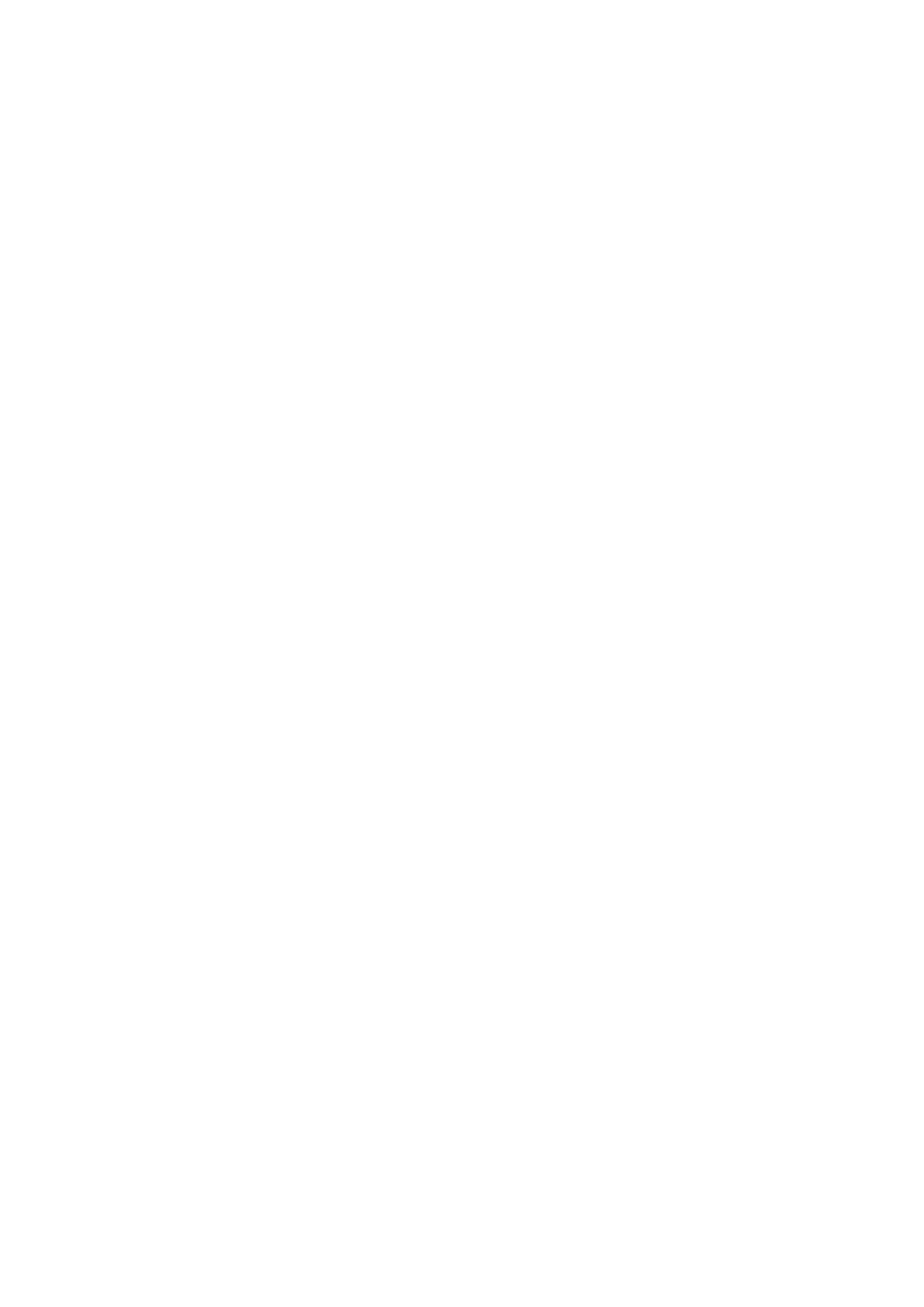science, measurement and evaluation, history and philosophy, curriculum theory and development, unique attributes of learners, assessment, instructional design and planning, teaching, consultation and staff development, student and program evaluation, continuing education, ethics, and communication. Multiple and specific competencies for APE teachers were then developed for each of the 15 standards. These standards have been infused in APE training programs [6] that are currently offered in the nation.

Zhang, Rapelje, Farr, Cowell, and Chen [7] found that based on an online search result, a total of 31 colleges and universities in the United States of America are currently posting their programs of study for a master's degree or equivalent in APE. These programs of study require each accepted student to have an undergraduate degree (e.g., Bachelor of Art and Bachelor of Science) and to complete a certain amount of credit hours (e.g., 33) of coursework in different components (e.g., core, professional, elective, and capstone courses) within a designated period of time (e.g., 2 years). As these programs of study were developed in theses colleges and universities based on APENS, similarities between these programs of study can be identified, while differences among these programs of study exist as well [2].

Many similarities and differences among these programs of study for a master's degree in APE in the United States of America can be identified. Several examples of the similarities are that most programs of study for a master's degree in APE in United States of America require a student to complete 33 credit hours for a master's degree, to complete 3 APE courses in the component of specialization, and to complete a practicum course in teaching children and youth with disabilities APE classes in schools. Several examples of the differences are that some programs of study for a master's degree in APE in the United states of America require a student to take 37 credit hours for a master's degree, to take more than 5 APE courses in the component of specialization, and not need to complete a practicum course in teaching children and youth with disabilities APE classes in schools.

Then, what are specific primary similarities and differences among these programs of study for a master's degree in APE in the United States of America? Can a descriptive profile be developed based upon the programs of study posted online? The review of APE research literature revealed that the primary similarities and differences have yet to be identified and a descriptive profile has yet to be developed. The purpose of this study was to identify the primary similarities and differences and to develop a profile based on multiple variables in the programs of study for APE master's degrees offered in colleges and universities in the United States of America. The multiple variables being studied include the program names, type of degrees, credit hours, characteristics of the programs, course groups in the program components, and the top specific courses in each course group.

# **2. The Literature Review**

The master's degree program in APE first initiated in the 1970s [3] [4] was historically built up based on previous APE competencies research work by several researchers and practitioners. In 1950, Evelyn Davis was the first person to state teacher training competencies in APE [1] [8]. The focus of her dissertation was first placed on competencies needed to work with students with orthopedically impairments. Although these training competencies were created based on students with orthopedically impairments, not other types of disabilities (e.g., intellectual disabilities, learning disabilities, autism, emotional disturbances, and other health impairments). These competencies were served as a basis for developing competencies for teaching students with all types of disabilities.

In 1954, Snyder and Scott published the first book on professional preparation in health, physical education, and recreation [1] [9]. This book includes an organization plan for competency-based education, in which four columns are listed: (a) presenting problems to be met by students, (b) selected competencies needed to meet the problems, (c) selected experiences to develop the competencies, and (d) resource areas. For example, "to comprehend the needs of children of different age-grade groups" is a problem listed in (a), "appreciates the hereditary factors in child growth and development" is a competency selected in (b), "studies the latest medical findings concerning the needs of children" is a competency selected in (c), and "child growth and development" is a resource area in (d).

Although all competencies developed based on the organization plan included in the book by Snyder and Scott were not intended for teaching students with all types of disabilities physical education skills and physical activities [9], these competencies have strongly influenced APE researchers and practitioners through the 1950s and 1960s [1]. Over this period of time, competencies for teaching students with disabilities APE and adapted physical activities have been developed by several APE professionals. However, not until 1971-1972, did a nationwide effort to develop competencies for APE teachers occur [1]. A list of APE competencies, for example, was developed by a series of institutes funded by the Bureau of Education for the Handicapped. All competencies developed during this period of time provided a basis to develop the academic preparation program for training APE teachers.

Professionals in California were among the first to undertake the task of establishing competencies for the preparation of APE teachers [1] [10]. In 1978,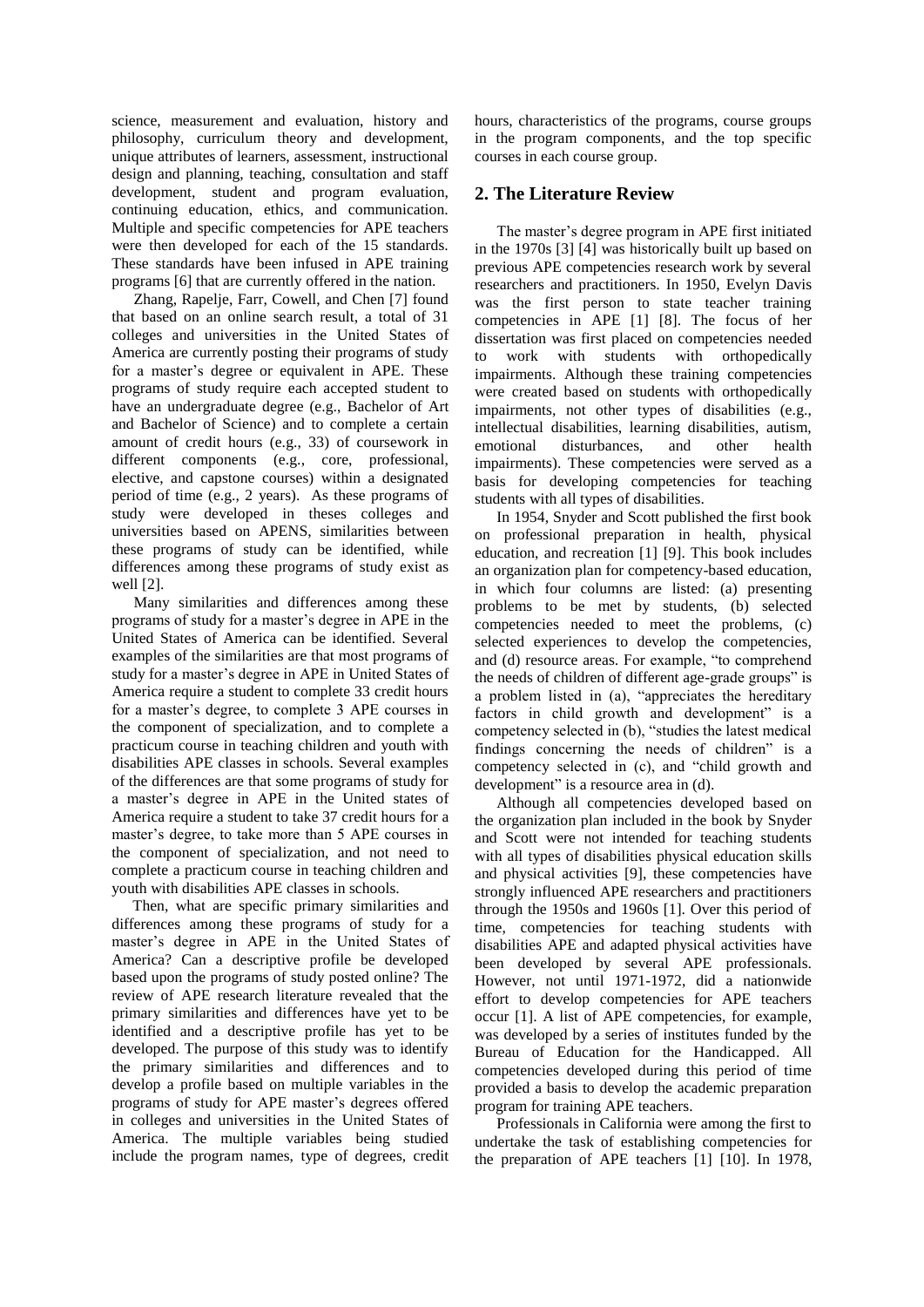California Emphasis Credential in APE was approved for preparing APE teachers. This credential lists required competencies for training APE teachers in seven areas with percentages in the total, including (1) biological foundations, 20%; (2) sociological foundation, 5%; (3) psychomotor foundations, 20%; (4) foundations and understanding, 10% (5) assessments and evaluation, 20%, (6) instructional subject matters, 20%; and (7) health and safety concepts, 5%. Contents used for defining competencies are then listed in each of the corresponding areas. Four contents for defining competencies, for example, are listed in (5), including performance assessment (5.1), program goal and objectives (5.2), individualized instruction (5.3), and program evaluation (5.4).

In 1979, an APE task force was established for the development of professional competencies in the American Alliance for Health, Physical Education, Recreation and Dance [1]. The competencies identified for APE teachers by this task force are completed using three levels. The first level has six professional areas, including biological foundations; sociological foundations; psychological foundations; historical-philosophical foundations; assessments and evaluation; and curriculum planning, organization, and implementation. The second level is used for listing several contents in each of the six areas. In the psychological foundations, for example, four contents are listed, including human growth and development, motor learning, self-concept and personality development, and management of behavior. The third level is used for presenting multiple competencies for training APE teachers. Five competencies, for example, were identified in the content of motor learning in the area of psychological foundations. That "demonstrate understanding of human growth and develo0pment" is an example of the competencies in the content of motor learning in the area of psychological foundations [1] This resulted in that professional requirements for certification, licensure, and endorsement were created foe training APE teacher in several states.

Program requirements for APE endorsement were developed in Louisiana in 1979 [1]. An additional 12 credit hours were required for a regular PE teacher with a teaching licensure to earn an APE certification in Louisiana. Standards for an APE endorsement was created in Georgia in the same period of time. The Georgia APE endorsement required a person to complete the minimum 20 quarter hours to obtain competencies from eight categories for teaching students with disabilities [1]. Minnesota requirements for APE licensure established required a person to take courses with at least 27 quarter hours or the equivalent for being eligible to teach APE classes [1]. Michigan requirements for APE certification developed required a person to complete courses with 9 semester hours or 12 term hours after earning a

valid teaching certificate. Alabama requirements for APE certification required a person to complete courses with 12 semester hours or 20 quarter hours after earning a valid teaching certificate for employment of APE teachers [1].

Based on the above requirements, master's degree programs for training APE teachers have been created at colleges and universities in the United States of America. In 1983, for example, a master degree program specially designed for preparing APE teachers was initiated at Western Michigan University and approved by Michigan Department of Education [11]. This program requires a student to complete 36 credit hours to obtain APE competencies required by Michigan Department of Education to earn a master's degree in APE. Other mast master's degree programs developed in other colleges and universities; however, might require a student to complete a different total of credit hours to obtain APE competencies required by different states.

The different requirements for training APE teachers by different state have resulted in different competencies for APE teachers. APE professionals then believed that nationwide standards for preparing APE teachers should be established. In 1995, APENS (i.e., Adapted Physical Education National Standards as presented before) were developed [6]. These standards were revised over the years 2003-2006 to reflect current knowledge and practice in the APE field. A five-level system were used for 15 standards (i.e., human development, motor behavior, exercise science, measurement and evaluation, history and philosophy, curriculum theory and development, unique attributes of learners, assessment, instructional design and planning, teaching, consultation and staff development, student and program evaluation, continuing education, ethics, and communication). The first three levels were developed for regular PE teachers and the last two levels were specific competencies designed for APE teachers. These standards have been infused in APE training programs [6] that are currently offered in the nation.

Since APENS has been published, all master's degree program in APE have been updated based on competencies specified in APENS. More similarities among these program are currently observed and identified. However, differences among these program are still demonstrated. In the 2017 conference of the National Consortium for Physical Education for Individual with disabilities, Chad, Block, and Wilson gave a presentation about a survey of graduate program in APE [12]. The results of this survey reviewed that a total of 34 APE graduate programs were offered at colleges and universities represented 17 states in the United State of America. All of these program required students to take APE courses and complete practicum. Some differences, however, were also identified. The number of APE courses for completing a graduate program was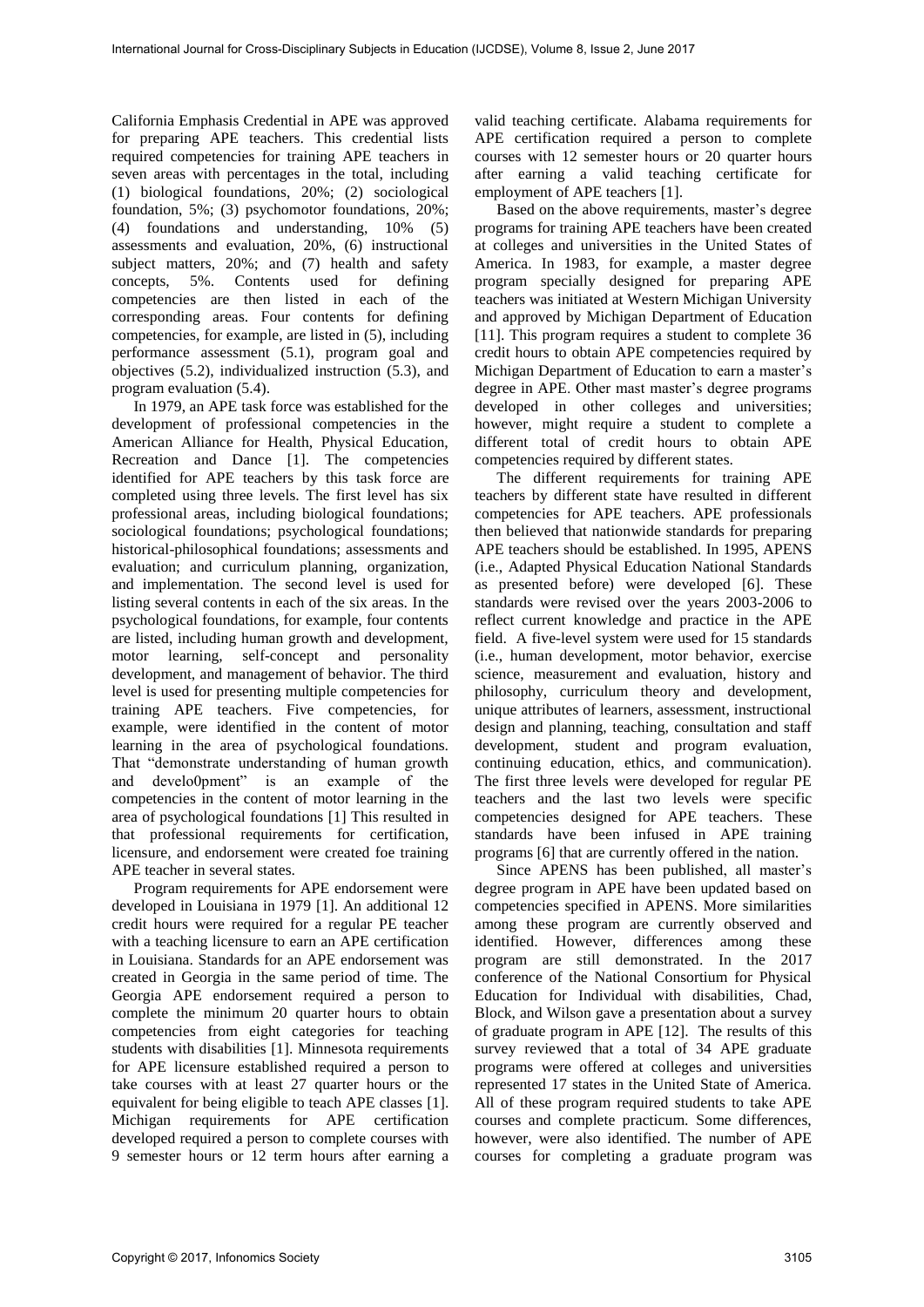different among APE graduate programs with a range from 2 to 9 courses, for example, while the contact hours of practicum for earning an academic degree was different among APE graduate programs with a range from 2 to 50 hours per week.

The results of this survey provided all APE professionals with the latest information about APE graduate programs offered in the United States of America. However, a descriptive profile for all master's degree programs in APE was not proposed in this presentation. As a matter of fact, a profile could not be proposed based on the results of this survey since some variables of this profile were not included in this survey. Such variables as the name of an APE program (e.g., APE or adapted physical activity), the name of a master degree (e.g., Master of Art of Master of Science), the number of credit hours for earning a master's degree (e.g., 30 or 36), the type of courses (e.g., core and elective), and top ranked APE courses (e.g., Assessment in APE) were not included in the survey complete by Chad, Block, and Wilson [12]. Therefore, a study is needed to create a descriptive profile for all master's degree program in APE in the United States of America

# **3. Method**

A total of six procedures were employed in this study. These procedures were the list of data sources for retrieving all programs of study in APE, the definition of basic characteristics for analyzing all programs of study in APE, the number of coding components for collecting data from all programs of study in APE, the sheet of data collection for coding all programs of study in APE, the number of course groups for categorizing courses for all programs of study in APE, and the analysis of coding reliability for documenting the coding activities completed for all programs of study in APE. Each of the 6 procedures is presented below.

Two lists of the data sources for APE professional preparation programs posted on webpages by the National Consortium for Physical Education and Recreation for Individuals with Disabilities [13] and PE Central [14] were used as primary data sources to identify all APE master's degree programs offered in the nation. The program of study for a master's degree in APE or equivalent for each of the identified programs was then searched and downloaded as the raw data source.

The primary information is operationally defined as basic characteristics demonstrated by the downloaded programs of study. These basic characteristics referred to the university location; the professional name; the type of degree; the number of credit hours; whether a program of study awards an APE endorsement, includes research courses, offers elective courses, and teaches courses online; and whether the program requires students to complete a research project, field practicums in APE, and a comprehensive exam. These characteristics were identified from each of the downloaded programs of study and were then summarized.

The coding components refer to different parts of the downloaded programs of study. Coding components are defined as descriptive phrases developed for analyzing different parts of programs or contents of documents [15] [16]. Based on the structure of the program study in APE [17], a total of four phrases were identified as the coding components for analyzing each of the programs of study. The four phrases were categorized as follows: (a) core courses, (b) specialization courses, (c) elective courses, and (d) capstone courses.

 A core course is defined not only as a required course in the APE program, but also as required course in other programs of study (e.g., research methods). A specialization course is defined as a course that is required only for students in APE (e.g., assessment in APE). An elective course is defined as a course that is selected by students in APE from another area (e.g., behavior analysis in special education). A capstone course is defined as a course that is designed to provide opportunities for students to integrate knowledge from the core and specialization courses in professional research and practice (e.g., field experience).

All downloaded programs of study were coded using a *Coding Sheet for All Programs of Study for Master's Degrees in APE*. The sheet was designed for coding each program of study into four categories. Two individuals completed the coding activity independently. One individual coded all downloaded programs of study, while another individual coded 50% of all downloaded programs of study. Neither individual had knowledge of the other's coding activity.

The courses coded into a category were then grouped based on their similarities. In the category of core courses, 5 groups were formed, including (a) research methods, (b) statistics, (c) seminar and research, (d) independent studies, and (e) psychosocial foundation. In the component of specialization courses, 3 groups were formed, including: (a) APE, (b) kinesiology, and (c) special education. In the category of elective courses, eight groups were formed, including: (a) kinesiology, (b) therapy, (c) special education, (d) psycho-social classes, (e) APE, (f) general education, (g) research and statistics, and (h) not specified. In the category of capstone courses, 4 groups were formed, including: (a) project and/or thesis, (b) practicum and/or field experience, (c) comprehensive examination, and (d) no capstone requirement.

The reliabilities for completing both coding activity and data grouping completed by two independent persons were estimated based on an inter-observer agreement method. A reliability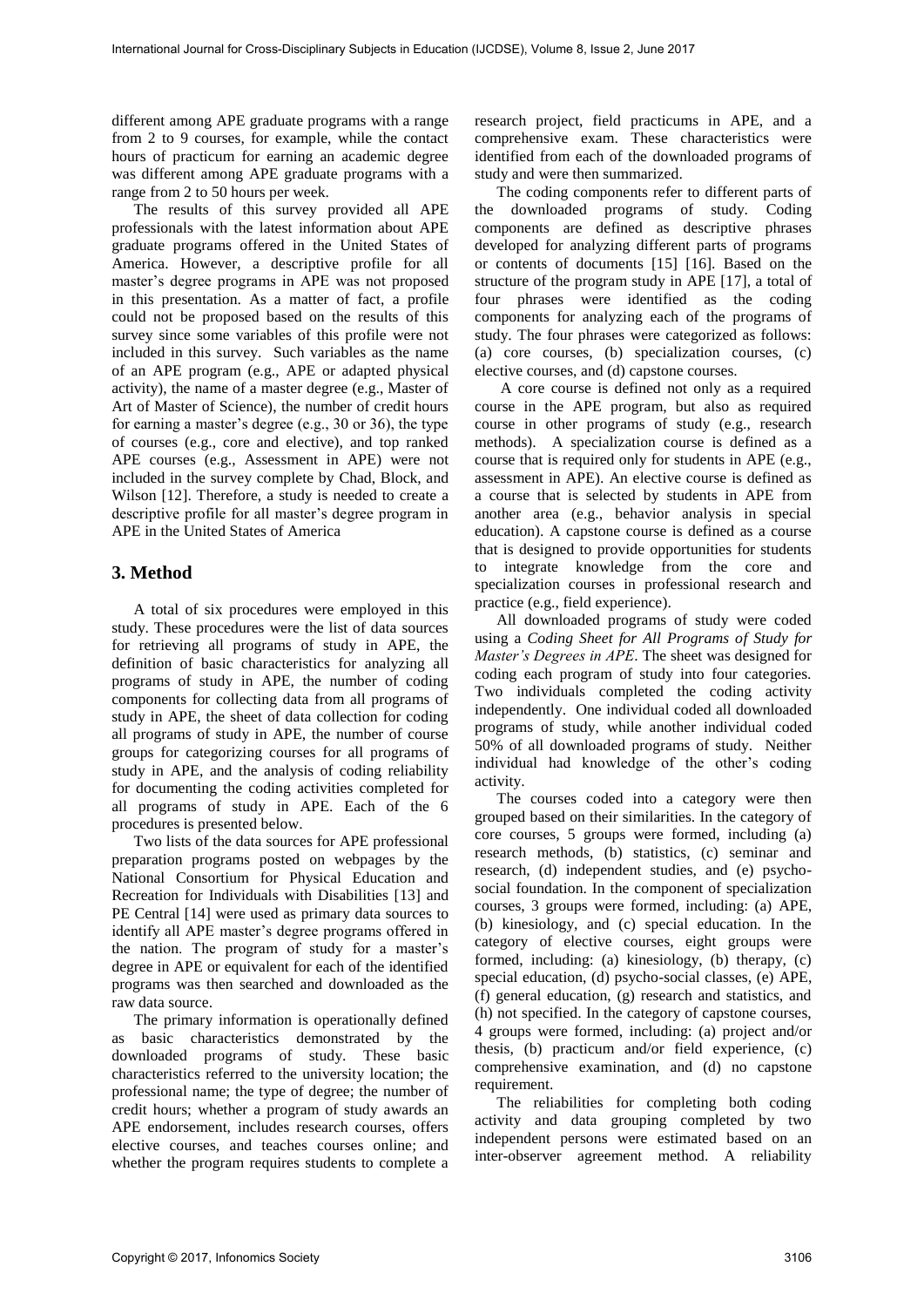coefficient was calculated with the agreement method, in which the number of agreements was divided by the number of agreements plus disagreements and then multiplied by 100 (Thomas and Nelson, 2000). The descriptive statistics, frequency and percent, were calculated for each of the categories and groups.

### **4. Results**

Using all procedures for collecting and analyzing all data from all program of study in APE, a total of 7 results were obtained in this study. These results are the number of college and universities offering APE programs for master's degrees, the statistics of professional names used in APE programs of study, the statistics of academic degrees used in APE programs of study, the statistics of credit hours found in APE programs of study, the statistics of program characteristics in APE programs of study, the statistics of course groups in APE programs of study, and the statistics of top courses in each course group. Each of these results is presented below.

The results obtained in this study indicate that 31 colleges and universities currently offer master's degrees in APE or equivalent programs of study and post their programs of study online (Table 1). These colleges and universities are located in 20 states, including CA, CT, GA, HI, IL, IN, LA, MI, MN, NC, NE, NM, NY, OH, OR, PA, TX, UT, VA, and WI. Of the 31 colleges and universities, 23 (74%) name the programs of study as APE (see Table 2) and 17 (55%) award a Master of Science (see Table 3).

Table 1. Colleges and Universities Currently Offering Graduate Programs for Master's Degrees or Equivalents in the United States of America with Their Programs of Study Available Posted Online

| Sequence<br>#  | Names of Colleges and<br><b>Universities</b>       | <b>State</b> |
|----------------|----------------------------------------------------|--------------|
| 1              | California State Polytechnic<br>University, Pomona | CA           |
| 2              | California State University,<br>Chico              | СA           |
| 3              | California State University,<br>Long Beach         | CA           |
| 4              | California State University,<br><b>Los Angeles</b> | CА           |
| 5              | <b>Bridge Water State University</b>               | СT           |
| 6              | University of Georgia                              | GА           |
| $\overline{7}$ | <b>Georgia State University</b>                    | <b>GA</b>    |
| 8              | University of Hawaii at<br>Manoa                   | HI           |
| 9              | <b>Northern Illinois University</b>                | IL           |
| 10             | <b>Indiana University</b>                          | IN           |
| 11             | Louisiana Tech University                          | LA           |
| 12             | Southeastern Louisiana<br><b>University</b>        | LA           |
| 13             | <b>Eastern Michigan University</b>                 | MI           |
| 14             | <b>Michigan State University</b>                   | МΙ           |

| 15 | <b>Western Michigan University</b>                 | MI        |
|----|----------------------------------------------------|-----------|
| 16 | Minnesota State University,<br>Mankato             | <b>MN</b> |
| 17 | <b>St. Cloud State University</b>                  | <b>MN</b> |
| 18 | <b>University of Minnesota</b>                     | MΝ        |
| 19 | <b>East Carolina University</b>                    | <b>NC</b> |
| 20 | University of Nebraska at<br>Kearney               | <b>NE</b> |
| 21 | <b>University of New Mexico</b>                    | <b>NM</b> |
| 22 | State University of New York,<br><b>Brockport</b>  | NY        |
| 23 | <b>State University of New York-</b><br>Cortland   | <b>NY</b> |
| 24 | <b>Ohio State University</b>                       | OН        |
| 25 | <b>University of Toledo</b>                        | OH        |
| 26 | <b>Oregon State University</b>                     | OR        |
| 27 | <b>Slippery Rock University of</b><br>Pennsylvania | <b>PA</b> |
| 28 | <b>Texas Woman's University</b>                    | ТX        |
| 29 | <b>University of Utah</b>                          | UT        |
| 30 | University of Virginia                             | VA        |
| 31 | University of Wisconsin-La<br>Crosse               | WI        |

Table 2. Frequencies and Percentages of Different Professional Names Used in the Programs of Study

| Names Used in the Programs       |    | ℅          |
|----------------------------------|----|------------|
| <b>APE</b>                       | 23 | <b>74%</b> |
| <b>APE/Activity</b>              |    | 14%        |
| <b>Adapted Physical Activity</b> | 2  | 6%         |
| <b>Special PE</b>                |    | 6%         |

Table 3. Frequencies and Percentages of Different Types of Degrees Used in the Programs of Study

| <b>Types of Degrees</b>    |    | ℅   |
|----------------------------|----|-----|
| <b>Master of Science</b>   | 17 | 55% |
| Master of Art              | x  | 26% |
| <b>Master of Education</b> | ҕ  | 16% |
| <b>Specialists</b>         |    | 3%  |

Tale 4. Means and Ranges of Total Credit Hours of the Programs of Study and Credit Hours in the Four Components of the Programs of Study

|                             | Credit | Credit    |
|-----------------------------|--------|-----------|
| Program of Study            | Hour   | Hour      |
| Component                   | Mean   | Range     |
| <b>Program of Study</b>     | 34     | 30-37     |
| <b>Core Courses</b>         | 5      | $0 - 6$   |
| <b>Professional Courses</b> | 18     | $12 - 24$ |
| <b>Elective Courses</b>     | 5      | $0 - 17$  |
| <b>Capstone Courses</b>     | 6      | $3 - 12$  |

As presented in Table 4, the mean of the total credit hours over the 31 programs of study is 34 with a range from 30 to 37. The mean of the credit hours in the category of core courses is 5 with a range from 0 to 6. The mean of the credit hours in the category of specialization courses is 18 with a range from 12 to 24. The mean of the credit hours in the category of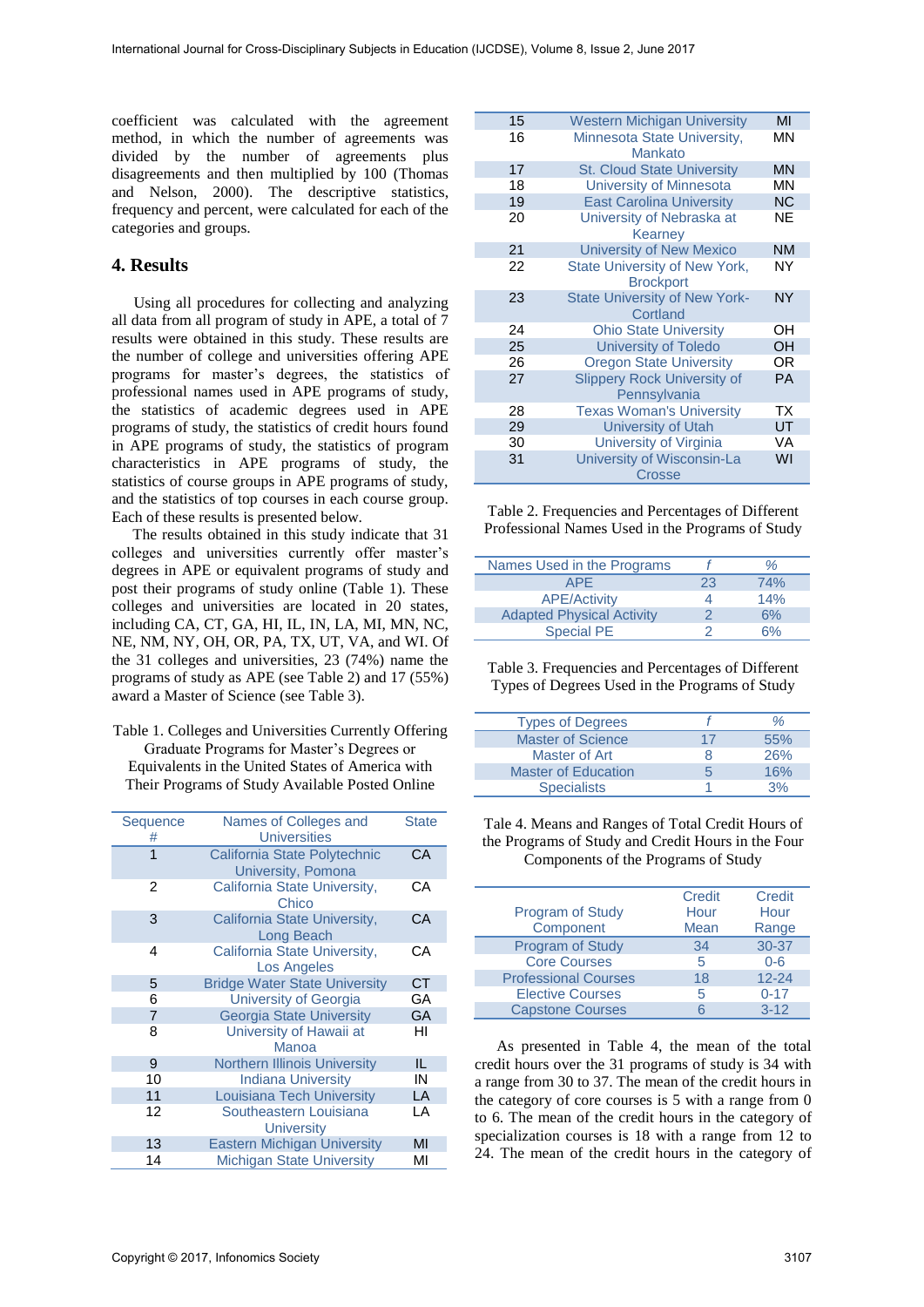elective courses is 5 with a range from 0 to 17. The mean of the credit hours in the category of capstone courses is 6 with a range from 3 to 12.

As presented in Table 5, the different programs of studies show different characteristics. Of the 31 programs of study, 20 (65%) are designed for earning an endorsement while earning a master's degree; 28 (90%) require the students to take some research method courses; 24 (77%) provide the students with opportunities to select courses in other areas; 20 (65%) ask the students to complete research projects; 21 (68%) require the students to complete field experience; and 9 (29%) require the students to take a comprehensive exam before graduation. Currently, there are only 2 (6%) programs delivering their courses online

 In each of the four categories, specific frequency and percent were calculated based on groups. In the first category of core courses, 29 out of the 66 core courses (44%) were coded as in the group of research methods, 16 (24%) as in the group of statistics, 13 (20%) as in the group of seminar and issues, 6 (9%) as in the group of independent studies, and 2 (3%) as in the group of psycho-sociologies (Table 6).

Table 5. Frequencies and Percentages of Different Programs of Study Based on Different Characteristics

| <b>Program Characteristics</b>                | f                    | %          |
|-----------------------------------------------|----------------------|------------|
| Earing an endorsement<br>Yes<br>No            | 20<br>11             | 65%<br>35% |
| Taking research courses<br>Yes<br><b>No</b>   | 28<br>3              | 90%<br>10% |
| <b>Taking electives courses</b><br>Yes<br>No  | 24<br>$\overline{7}$ | 77%<br>23% |
| Doing research projects<br>Yes<br>No          | 20<br>11             | 65%<br>35% |
| Doing field experiences<br>Yes<br>No          | 21<br>10             | 68%<br>32% |
| A Comprehensive Exam<br>Yes<br><b>No</b>      | 9<br>22              | 29%<br>71% |
| Delivering courses online<br>Yes<br><b>No</b> | $\mathcal{P}$<br>29  | 6%<br>94%  |

In the second category of specialization courses, three groups of courses were formalized. Of the 283 professional courses identified in this category, 113 (60%) were coded as in the group of adapted physical activity, 54 (22%) as in the group of kinesiology, 21(22%) as in the group of special education, and 1 (0.5%) as in the technology (Table 6). The top three courses in adapted physical activity are assessment, introduction, and programming (Table 7). The top three courses in kinesiology are curriculum, inclusion, and instructional strategies (Table 7). The top three courses in special education are behavior management, collaboration, and exceptionalities (Table 7).

 In the third category of elective courses, eight groups of courses were developed. Of the 72 elective courses, 43 (60%) were coded as in the group of kinesiology, 6 (8%) as in the group of therapy, 6 (8%) as in the group of special education, 6 (8%) as in the group of psycho-social courses, 5 (7%) as in the group of adapted physical activity, 4 (6%) as in the group of the general education, 3 (4%) as in the group of research and statistics, and 19 (26%) as in the group of not specified (Table 6).

 In the fourth category of capstone courses, four groups of courses were formed. Of the 43 capstone courses, 20 (47%) were coded as in the group of practicum/field experience, 14 (33%) were coded as in the group of research project and/or thesis, 6 (14%) were coded as in the group of comprehensive examination, and 3 (7%) were coded as in the group of no requirements (Table 6).

Table 6. Frequencies and Percentages of Different Groups in each of the Four Components of Analysis

| <b>Course Groups</b>                                                                                                                                                                                              | f                                                            | %                                              |
|-------------------------------------------------------------------------------------------------------------------------------------------------------------------------------------------------------------------|--------------------------------------------------------------|------------------------------------------------|
| In core<br>Research methods<br><b>Statistics</b><br>Seminar and issues<br>Independent studies<br>Psycho-sociologies                                                                                               | 29<br>16<br>13 <sup>°</sup><br>6<br>$\overline{\mathcal{L}}$ | 44%<br>24%<br>20%<br>9%<br>3%                  |
| In specialization<br>Adapted physical activity<br>Kinesiology<br>Special education<br><b>Technology</b>                                                                                                           | 113<br>54<br>21<br>1                                         | 60%<br>22%<br>11%<br>0.5%                      |
| In Elective<br>Kinesiology<br><b>Special education</b><br><b>Therapy</b><br>Psycho-social foundations<br>Adapted physical activity<br><b>General education</b><br><b>Research and statistics</b><br>Not specified | 43<br>6<br>6<br>6<br>5<br>$\overline{4}$<br>3<br>19          | 60%<br>8%<br>8%<br>8%<br>7%<br>6%<br>4%<br>26% |
| In capstone<br>Practicum/field experience<br>Research project/thesis<br>Comprehensive exam<br>No capstone requirements                                                                                            | 20<br>14<br>6<br>3                                           | 47%<br>33%<br>14%<br>7%                        |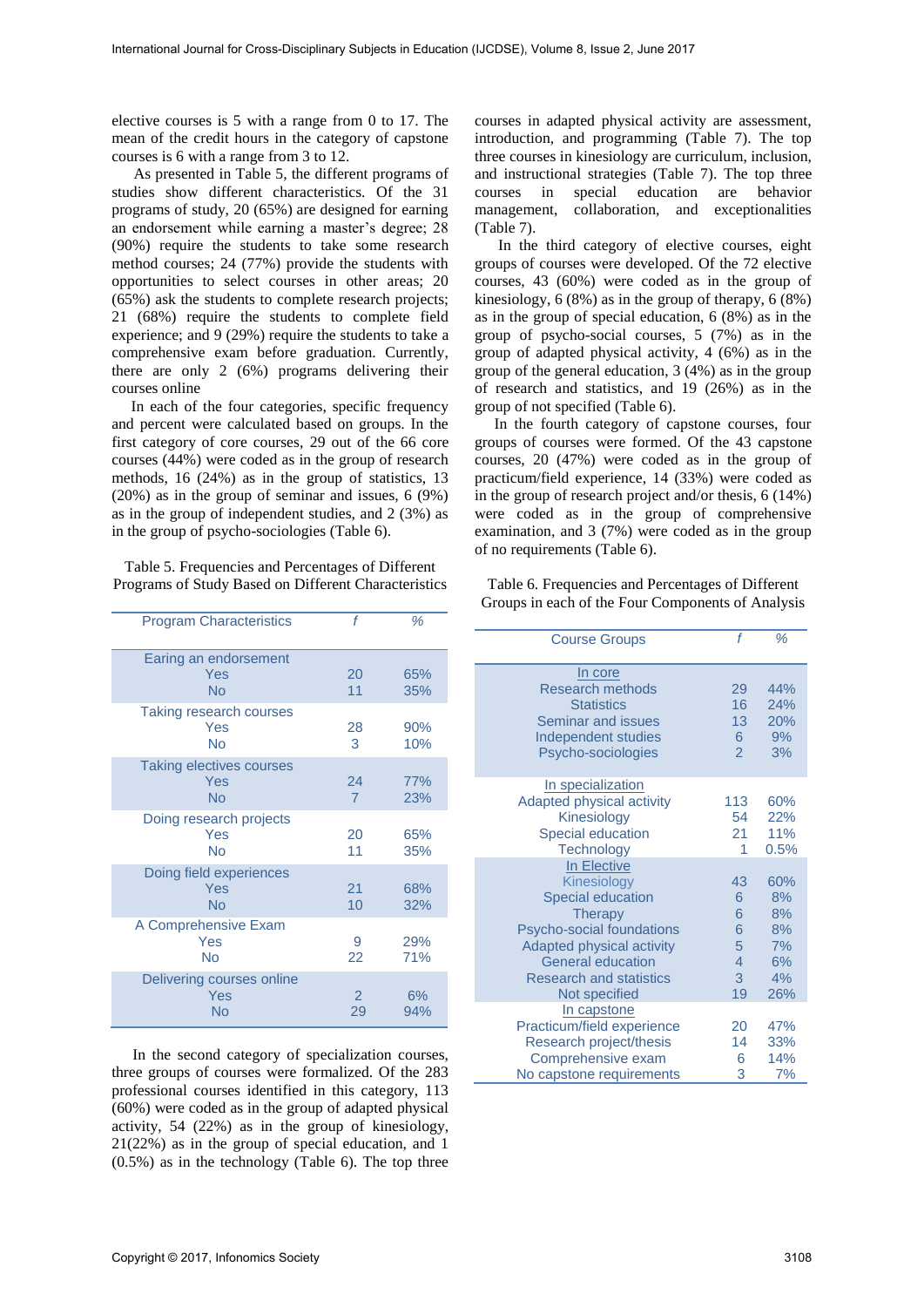Table 7. Frequencies and Percentages of Top Five Courses in Each of the First Three Groups in the Category of Specialization Courses

| Groups                            | f              | ℅   |
|-----------------------------------|----------------|-----|
| <b>Adapted Physical Activity</b>  |                |     |
| Assessment                        | 18             | 16% |
| Introduction                      | 15             | 13% |
| Programming                       | 13             | 12% |
| <b>Physical disabilities</b>      | 9              | 8%  |
| <b>Developmental disabilities</b> | 6              | 5%  |
| <b>Kinesiology</b>                |                |     |
| Motor development                 | 8              | 20% |
| Curriculum                        |                | 17% |
| Motor learning                    | 4              | 10% |
| <b>Measurement Evaluation</b>     | 3              | 7%  |
| <b>Teaching effectiveness</b>     | 3              | 7%  |
| <b>Special Education</b>          |                |     |
| <b>Behavior Management</b>        | 6              | 29% |
| Collaboration                     | 5              | 24% |
| <b>Exceptionalities</b>           | $\overline{2}$ | 10% |
| <b>Introduction</b>               | $\overline{2}$ | 10% |
| Inclusion                         |                | 5%  |

## **5. Discussion**

Based on all results obtained in this study, a descriptive of all programs of study for master's degrees in APE can be proposed for professionals in APE. This profile shows that most programs of study for training APE teachers use APE to name their programs for which students earn a Master of Science by completing a mean total of 34 credit hours, in which research courses, elective courses, research projects, and field experience are most likely requirements, and for which a high possibility exists for a student to earn an endorsement at the same time they are receiving a master's degree. This profile provided information about top course groups in the core, specialization, elective, and capstone components and about top specific courses in each of the course groups as well.

There are at least four aspects of this profile are valuable for further discussion. These aspects are APE being used as the program name in most APE programs of study, a Master of Science after completion of 34 credit hours being awarded by most APE programs of study, several characteristics being dominated in most APE programs of study, and some courses being prioritized in most APE programs of study. Each of these 4 aspects is presented below.

First, most programs use APE as the program name. As presented in Tables 2, 74% (23/31) of the downloaded programs of study use APE and 14% (4/31) use APE/activity, showing that APE master's degree programs currently offered at colleges and universities are primarily designed for preparing APE teachers with a focus on modification of traditional physical education [18].

Second, most programs award a Master of Science after completion of 34 credit hours. As presented in Table 3, 55% (17) of the programs of study award a Master of Science, showing that most APE professionals believe in the APE field being established based on a scientific basis [19], which requires completion of more than 30 credit hours in order to earn a master's degree program in APE. As presented in Table 4, the mean of credit hours across 31 download programs of study is 34 with a range from 30 to 37, in which about a half of credit hours are distributed in professional components (18 credit hours).

Third, other types of characteristics are dominated on the downloaded programs of study as well. As shown in Table 5, most programs award an APE endorsement (65%) and require all students to complete research courses (90%), elective courses (77%), research projects (65%), and field experience (68%), which are consistent with the professional philosophes reflected in the APENS (Kelley, 2006). However, most programs do not require all students to complete a comprehensive exam before graduation (71%) and do not offer students the option to take their courses online (94%), showing that most students in APE programs graduated by completing courses specified in the programs of study in a traditional face-to-face setting.

Fourth, some courses are prioritized in most downloaded programs of study as shown in Table 6. In the core component, the top two course groups students are to take are research methods and statistics, which is consistent with all types of graduate programs [20]. In the specialization component, the top three course groups are adapted physical activity, kinesiology, and special education, which are highly recommended in the APE field [4] [19]. In the elective component, the top four course groups are kinesiology, special education, therapy, and psycho-social foundations, which are fully supported by national standards [6]. In the capstone component, the top two course groups are practicums or field experiences and a research project or thesis, which is consistent with all types of graduate programs [20].

It should be noted that in the component of specialization, as presented in Table 7, some specific courses that students are required to take in each of the top three course groups are valuable for further discussion. In the adapted physical activity group, the three specific courses that students are required to take are assessment in APE, introduction to APE, and APE programming. In the kinesiology group, the three specific courses that students are required to take are motor development, curriculum building, and motor learning. In the special education group, the three specific courses that students are required to take are behavior managements, collaborations, and exceptionalities. It seems then that these courses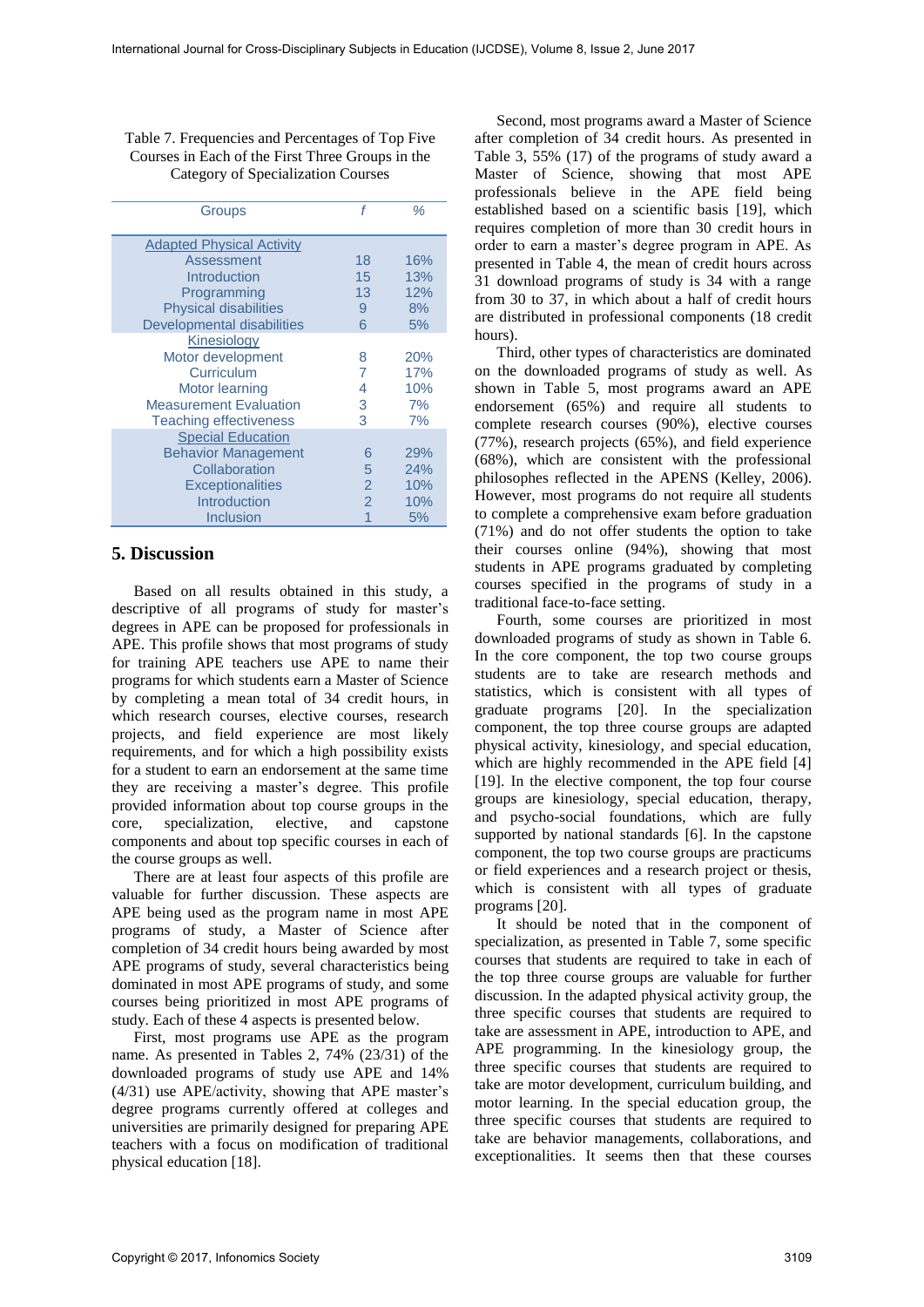should serve as the foundation for the development of a master's degree program in APE by a university.

It is very clear that the descriptive profile of all programs of study for master's degrees in APE obtained in this study provides all professionals in APE a useful reference of developing a program of study for a master's degree in APE. If a professor at a college or university in APE is required or interested in developing a new program of study for a master's degree in APE, this professor is able to check the descriptive profile of all programs of study for master's degrees in APE obtained in this study to determine what name should be used, how many credit hours should be taken, what courses should be included, and so on, for the program of study this professor wants to develop.

As shown in Table 8, for example, a professor in a college or university may create a 33 credit-hour program of study for a master of science degree in APE based on the descriptive profile presented in this study. Since the profile indicates that the mean of credit hours across all APE programs of study is 34, most APE programs of study use APE as the professional name of their programs of study (74%), and most APE programs of study use the master of science as the degree name of their programs of study (55%), the program created in Table 8 is therefore named as a 33 credit-hour program of study for a master of science degree in APE.

| Table 8. A 33 Credit-Hour Program of Study for a |
|--------------------------------------------------|
| Master of Science Degree in APE Created Based on |
| the Descriptive Profile Obtained in This Study   |

| <b>Components (Credit Hours)</b>    | <b>Credit</b> |
|-------------------------------------|---------------|
| <b>Course Tittle</b>                | <b>Hours</b>  |
| In core (6 Credit Hours)            |               |
| Research methods                    | 3             |
| <b>Statistics</b>                   | 3             |
| In Specialization (18 credit hours) |               |
| Assessment in APE                   | 3             |
| Introduction to APE                 | 3             |
| Programming in APE                  | 3             |
| <b>Behavior Management</b>          | 3             |
| Collaboration                       | 3             |
| Motor development                   |               |
| In Elective (3 Credit hours)        |               |
| <b>Curriculum In PE</b>             | 3             |
| Motor learning                      | 3             |
| Teaching effectiveness in PE        | 3             |
| <b>Exceptionalities in SPED</b>     | 3             |
| Introduction to SPED                | 3             |
| Inclusion in PE and SPED            | 3             |
| In Capstone (6 credit hours)        |               |
| Practicum experience                | 3             |
| <b>Research project</b>             | 3             |

In the component of core, two courses (research methods and statistics) are included in this program of study because they are ranked as the top two courses in the core in Table 6. In the component of specialization, five courses (assessment in APE, introduction to APE, programming in APE, behavior management, and motor development) are included in this program of study because the first three are ranked as the top three courses in the adapted physical activity, the fourth and fifth courses are ranked as the top two in the special education, and the last one is tanked as the top one in the kinesiology in Table 6. In the component of elective, 6 courses are available for a student to select one course to take since all 6 courses are included in Table 7. In the component of capstone, two courses (practicum experience and research project) are included in this program of study because they are ranked as the top two courses in the capstone in Table 6.

#### **6. Summary**

In summary, the findings obtained in this study provided a descriptive profile of all programs of study for master's degrees in APE. This profile shows that most programs of study for training APE teachers use APE to name their programs for which students earn a master of science degree by completing a mean total of 34 credit hours, in which research courses, elective courses, research projects, and field experience are most likely requirements, and for which a high possibility exists for a student to earn an endorsement at the same time they are receiving a master's degree. This profile also provided information about top course groups in the core, specialization, elective, and capstone components and about top specific courses in each of the course groups. It is clear that the profile developed in this study is useful for professionals in the development and revision of APE master's degree programs.

### **7. References**

[1] K. P. DePauw and E. Bundschuh, *Vintage years: Competencies, Certification, and Licensure in Adapted Physical eEducation*. In C. Shrill (Ed.), *Leadership training in adapted physical education* (pp. 289-300). Champaign, IL: Human Kinetics, 1988.

[2] J. Zhang, K. Cowell, A. Rapelje, C. Farr and Z. Chen, *A Descriptive Program of Study for Master's Degrees in Special (Adapted) Physical Education.* A paper presented at the 2014 National Alliance for Health, Physical Education, Recreation and Dance, St. Louis, MO 2014.

[3] AAHPER (American Association for Health, Physical Education, and Recreation), *Guideline for Professional Preparation Programs for Personnel Involved in Physical Education and Recreation for the Handicapped*. Washington, DC: Author, 1973.

[4] C. Sherrill, *Contemporary Adapted Physical Education Teacher Training: A History Beginning with 1967*. In C. Shrill (Ed.), *Leadership Training in Adapted Physical*